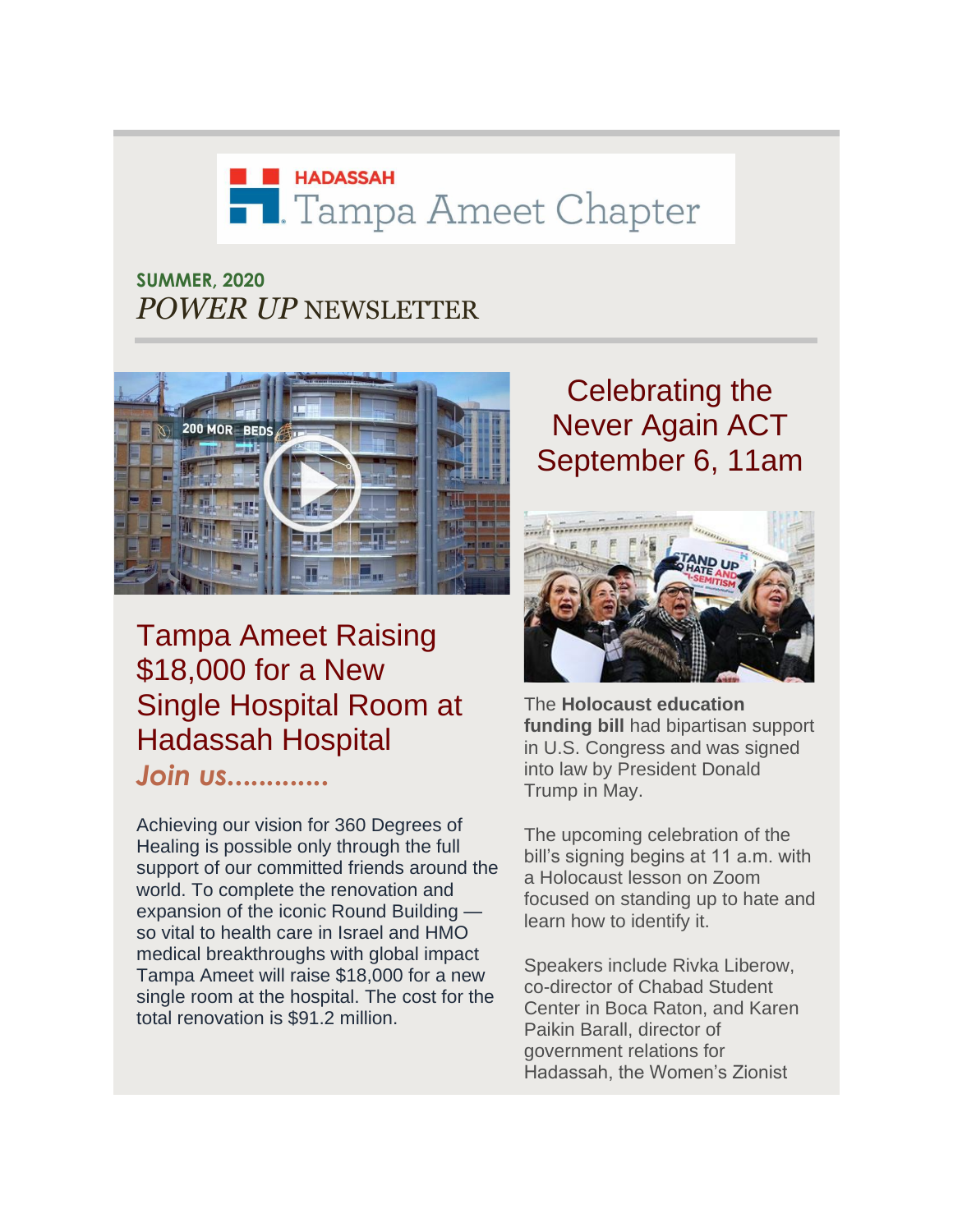With your help we will ensure that the iconic Round Building at Hadassah Hospital Ein Kerem, helps keep Israel at the forefront of medicine and secures Hadassah's legacy of healing for the next 100 years.

Organization of America which lobbied for the bill's passage.

Please join us in our commitment to heal the world. Support 360° of Healing today.

## Explore Hadassah History September 8, 700pm



Watch [Treasures of](http://r20.rs6.net/tn.jsp?f=001j3_aekG_OLdAHTjC_6qKIOvtbKFKGCpUiHcEE0PSLL84VFr7LTwc02rA1shaFFxfx1c5FB-Y6PbIyCtL24iKMHAc2xKHxhJnZ0Sf71hQiRn3mZFFpfVNZHhxr1BkKM6maiemvI9S6KlOHOsT2UcsfYji0DHGCQKpcPLT2VGpEfOT_5YW8B3CYLGnmmJoB8iR&c=0oknQPy7XV3ga8bLn1h7RfwZQSQYf-4XNJ2ZkmkL1VRC5Qy9JQSBzA==&ch=W0Z9_wDP1B5n6HcazSPY5C7Obp28SfaUIMqYWiylt5dyAGsY9qoQcg==)  the Hadassah [Archives: A Virtual Tour of](http://r20.rs6.net/tn.jsp?f=001j3_aekG_OLdAHTjC_6qKIOvtbKFKGCpUiHcEE0PSLL84VFr7LTwc02rA1shaFFxfx1c5FB-Y6PbIyCtL24iKMHAc2xKHxhJnZ0Sf71hQiRn3mZFFpfVNZHhxr1BkKM6maiemvI9S6KlOHOsT2UcsfYji0DHGCQKpcPLT2VGpEfOT_5YW8B3CYLGnmmJoB8iR&c=0oknQPy7XV3ga8bLn1h7RfwZQSQYf-4XNJ2ZkmkL1VRC5Qy9JQSBzA==&ch=W0Z9_wDP1B5n6HcazSPY5C7Obp28SfaUIMqYWiylt5dyAGsY9qoQcg==)  [the Hadassah Collection](http://r20.rs6.net/tn.jsp?f=001j3_aekG_OLdAHTjC_6qKIOvtbKFKGCpUiHcEE0PSLL84VFr7LTwc02rA1shaFFxfx1c5FB-Y6PbIyCtL24iKMHAc2xKHxhJnZ0Sf71hQiRn3mZFFpfVNZHhxr1BkKM6maiemvI9S6KlOHOsT2UcsfYji0DHGCQKpcPLT2VGpEfOT_5YW8B3CYLGnmmJoB8iR&c=0oknQPy7XV3ga8bLn1h7RfwZQSQYf-4XNJ2ZkmkL1VRC5Qy9JQSBzA==&ch=W0Z9_wDP1B5n6HcazSPY5C7Obp28SfaUIMqYWiylt5dyAGsY9qoQcg==) with Melanie Meyers, Director of Collections and Engagement at the American Jewish Historical Society.

See rare documents, photos and artifacts and learn the fascinating background of this extensive collection that tells the full story of Hadassah's noteworthy history.

Fleishman Is In **Trouble** Book Review By Etta Donnell



In what has become the buzzword for a must-read "obscenely funny" novel **Fleishman Is In Trouble** tells the story of the disintegration of a modern marriage, cleverly overlaid with the issue of gender discrimination in corporate America.

Author journalist Taffy Brodesser – Akner creates characters that gain our utmost sympathy and absolute trust as does Toby. Then she shifts the focus and totally reverses our perception through the character of Libby one of the narrators of the novel.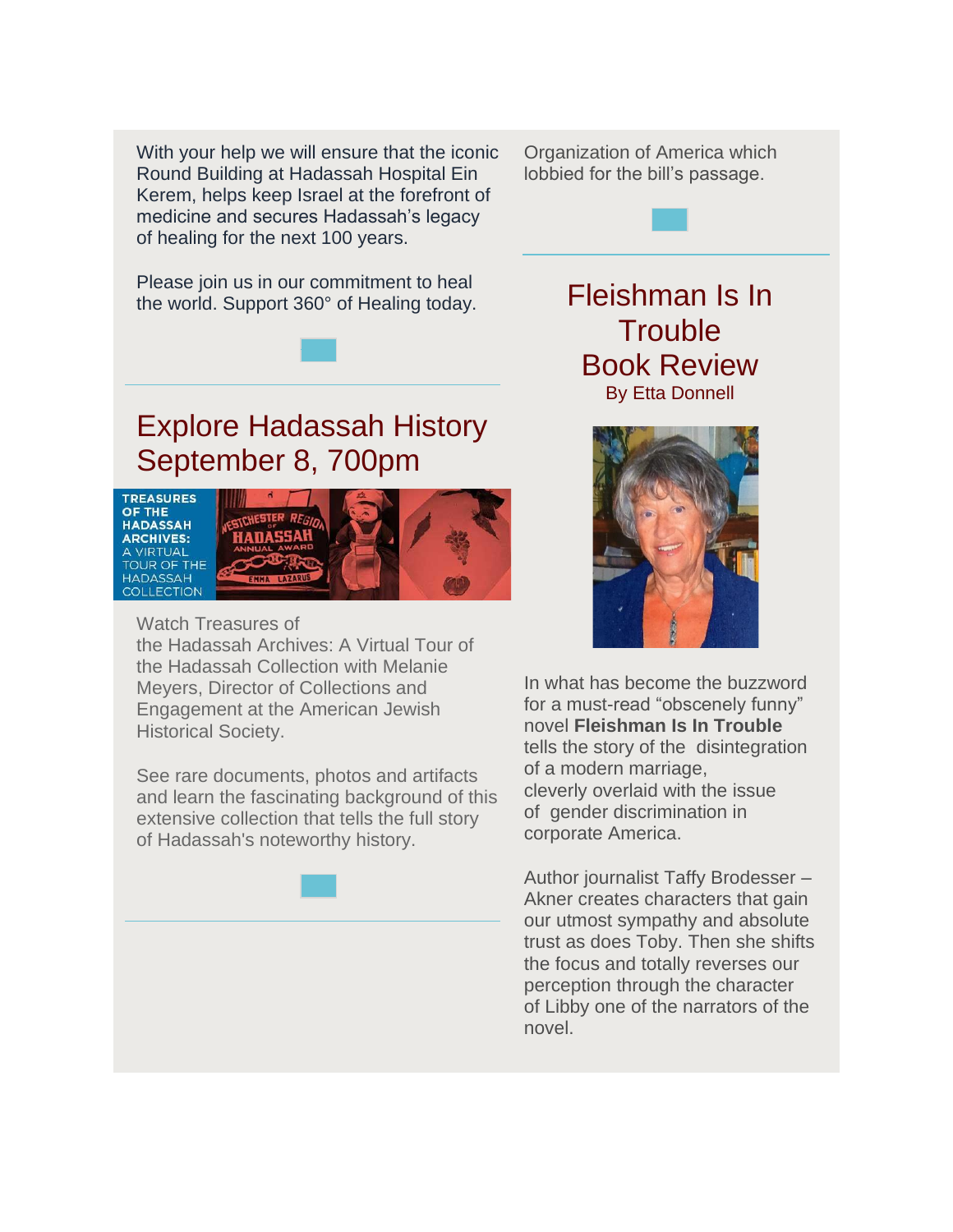

### Take A Virtual Tour To Israel *September 10pm 3pm*

**Visit Israel's Salad Trail:** Next in our new monthly Zionist webinar series is a **[Virtual Tour of Israel's Salad Trail](http://r20.rs6.net/tn.jsp?f=001j3_aekG_OLdAHTjC_6qKIOvtbKFKGCpUiHcEE0PSLL84VFr7LTwc003CaTVjrTBwVoGbX6y8sBUPSytyZ4cbWoXorDwKFBsGj67_oHYyn0ntlH1C_jwWfcCZvyIUNq-dgNeqPrPUONPzjiwHsNGGDcX7-vNwmMRHKLnrixOHDp56dkq0RGoVU1SFQS7uoGIn&c=0oknQPy7XV3ga8bLn1h7RfwZQSQYf-4XNJ2ZkmkL1VRC5Qy9JQSBzA==&ch=W0Z9_wDP1B5n6HcazSPY5C7Obp28SfaUIMqYWiylt5dyAGsY9qoQcg==)**. For Rosh Hashanah this year, let us bring Israel to you!

Celebrate the new year on this exciting online virtual tour in the greenhouses of the Habsor region in the northern Negev.

Hadassah Sees Promising Results In Antibody Treatment for COVID-19

Now a stay at home mom Libby quit her job as a reporter at a man's magazine. Her reportage profiled women's stories, carefully filtered, to satisfy the distinctive discernment of men. To be recognized for her work, Libby quickly discovered she had to veil her feminist ideas and disguise the mindset of women she interviewed. Never fully feeling like an "insider" Libby wrote under, a smokescreen all the while churning inside.

### **More Fun Things To Do While At Home**

After registering, you will receive a confirmation email containing information about joining our meetings.



*HADASSAH OPEN MIC AT CLUB ZOOM Sep. 15, 7pm* (Registration - Sep. 8)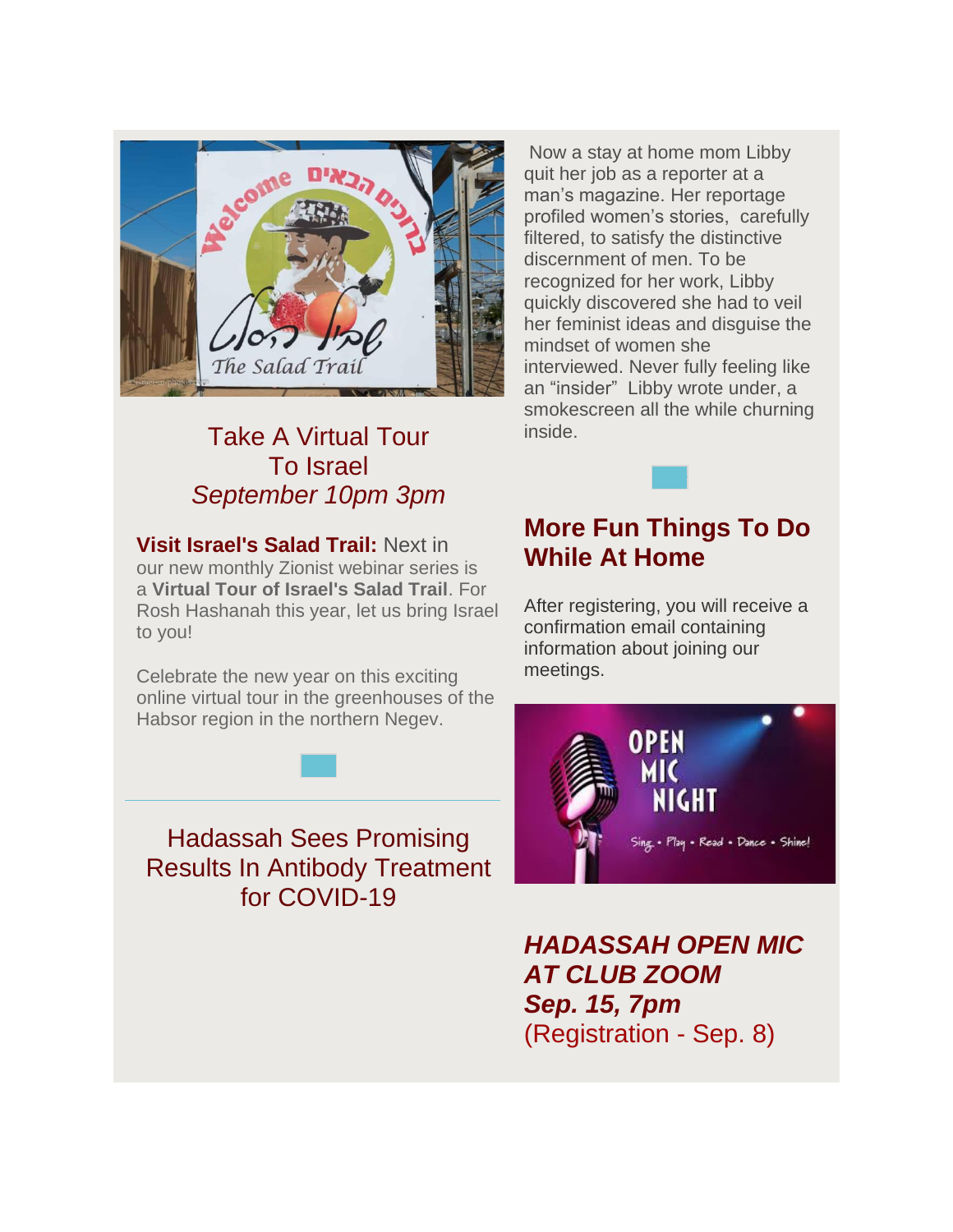

*Zeev Rotstein, Hadassah Medical Organization Director General*

The Hadassah Medical Organization (HMO), together with the Israeli biopharmaceutical firm Kamada, is currently testing a "passive vaccine" that is showing promising therapeutic results in patients with COVID-19. The first patients treated have already been released from the hospital and have returned home.

Patients with any viral disease develop antibodies in their plasma that help fight off the disease. Hadassah's Blood Bank collected plasma from recovered COVID-19 patients and transferred that plasma to Kamada, which used it to produce the appropriate antibodies, what it calls its "anti-SARS-CoV-2 plasma-derived immunoglobulin (IgG) product."

According to HMO Director General Prof. Zeev Rotstein, the treatment is being given to seriously ill COVID-19 patients. Potentially, it could also stop the progression of disease in high-risk patients who contract the virus.

What makes passive immunization different from an active vaccine is that a passive vaccine uses antibodies from recovered patients while an active vaccine contains a

Register to sing, play, read, dance, or tell jokes. What ever your talent is...do it. Call Michele Norris to register 813-352-8765.

Come to Club Zoom on September 15th and enjoy the best talent of Tampa Ameet. Tickets are \$18.00 per person.



### **COVID AND COMEDY Tampa Ameet Lunch Brunch On Zoom**  *Sept. 25, 2020 1:00 pm*

Bring your lunch and wear your favorite funny hat (this is your ticket to get into Zoomland), see your friends and enjoy the funnies.

Laughter is healing and has many physiological effects; For example:

- 0-15 minutes of laughter per day may burn 10-40 extra calories.
- Laughter lowers levels of the stress hormone, cortisol.
- Laughter activates the mesolimbic dopaminergic reward system in the brain.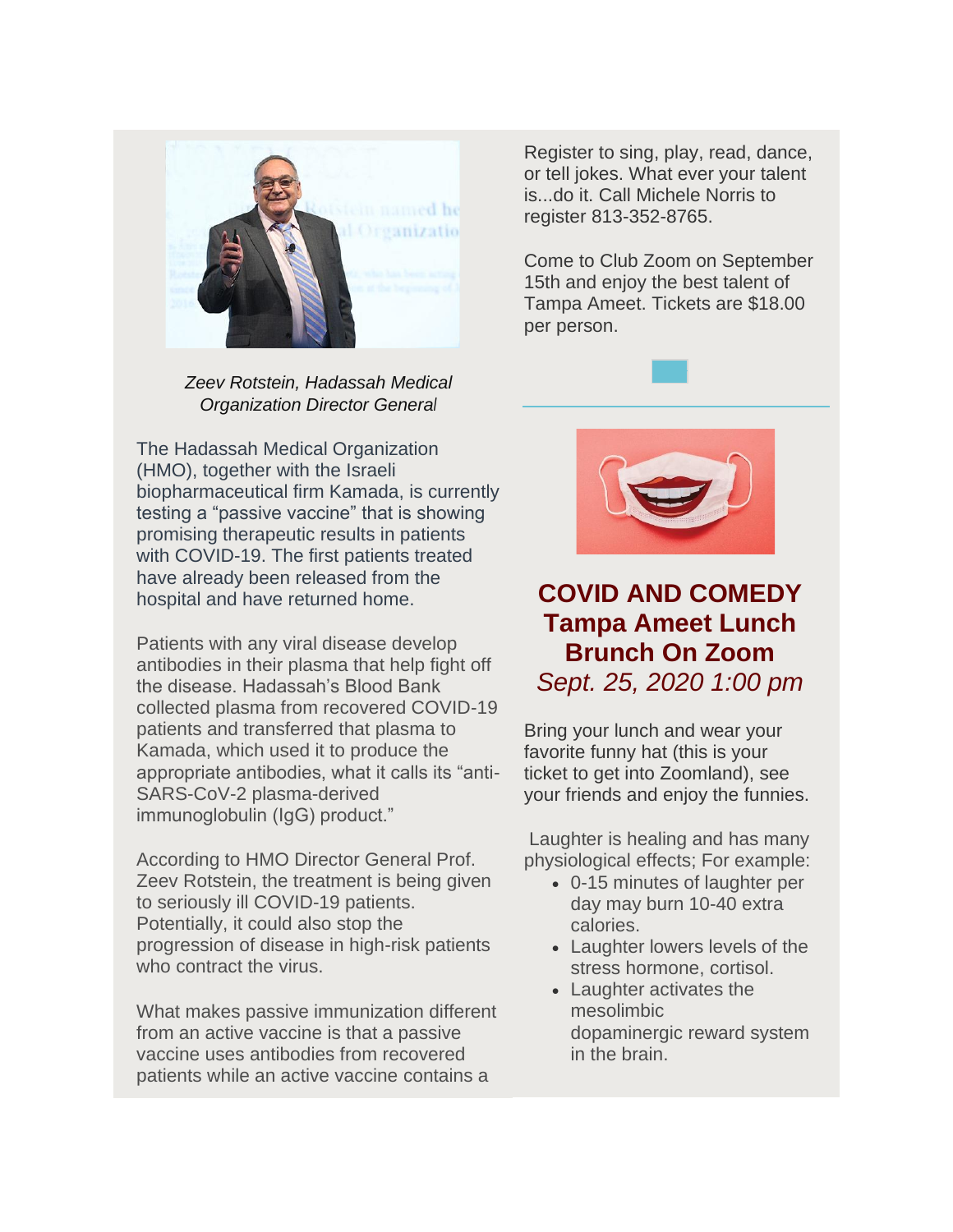dead or weakened version of an actual virus.

### Presidents Message

Dear Friends;

Hadassah is participating in Vision2020Votes, a national, nonpartisan effort to get more women than ever registered and voting in the 2020 elections.

Via the online platform Motivote, anyone can join Hadassah's Voting Team and regional teams. Request an absentee ballot, add Election Day to your calendar and help someone else register, visit the Hadassah National Action Center and more earning points every step of the way. Compete and engage online to make the whole voting process fun and easy.

I'm excited to invite you to join the Vision2020Votes voting team, a part of the community. On the Vision2020Votes voting team, we're making it easier to get ready to vote—and help your friends, family and broader community too.

When you sign up, you'll get timely and specific information about upcoming elections, including tools to turn information into action. With each completed action, the team racks up points to earn fun rewards from mission-driven brands.

• It raises levels of betaendorphins (the feel-good chemicals of the body) and increases human growth hormone

See you at the lunch brunch... Fun, Fun, Fun.





*PET LOVERS CLUB (Ruff Ruff, Meow!)* Announcing A New Tampa Ameet Club

The goal of the club is to share enjoyable activities, stories and relavent information with members to enhance their pet ownership.

\$25.00 Registration fee inclusive of your pet, grandpet and great grand pets. Your listing will appear in the Tampa Ameet Membership Directory. *Share the love.*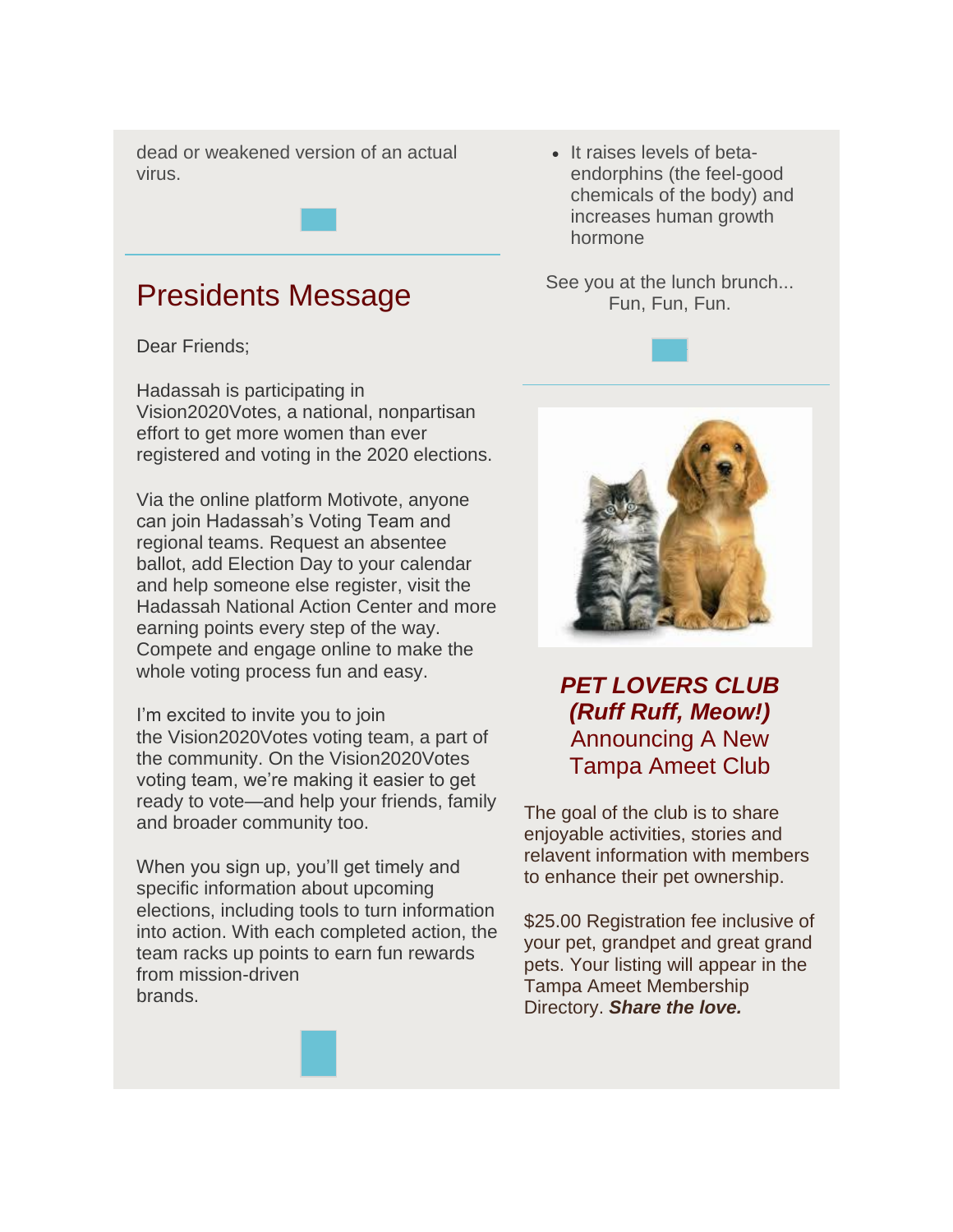Stay safe and be well....

**Mail your check to Marilyn Slater, 338 Club Manor Dr., Sun City Center, Florida 33573**

Virtual Hugs,



Michele Norris President Tampa Ameet Direct: 813-352-8765

# Lifestyle Article (Get Cooking)

By Shannon Sarna

Food guru Shannon Sarna, spokeswoman for Every Bite Counts: Hadassah's Nutrition Program, celebrates the delectable, diverse universe of Israeli food and its popularity in the US. "Israeli food is both Ashkenazi and Sephardi, Jewish and non-Jewish, new and old, and though no one has precisely defined it yet, it is terribly exciting," she says. Check out her latest column and recipe.



#### **Chicken Shawarma Grain Bowls**